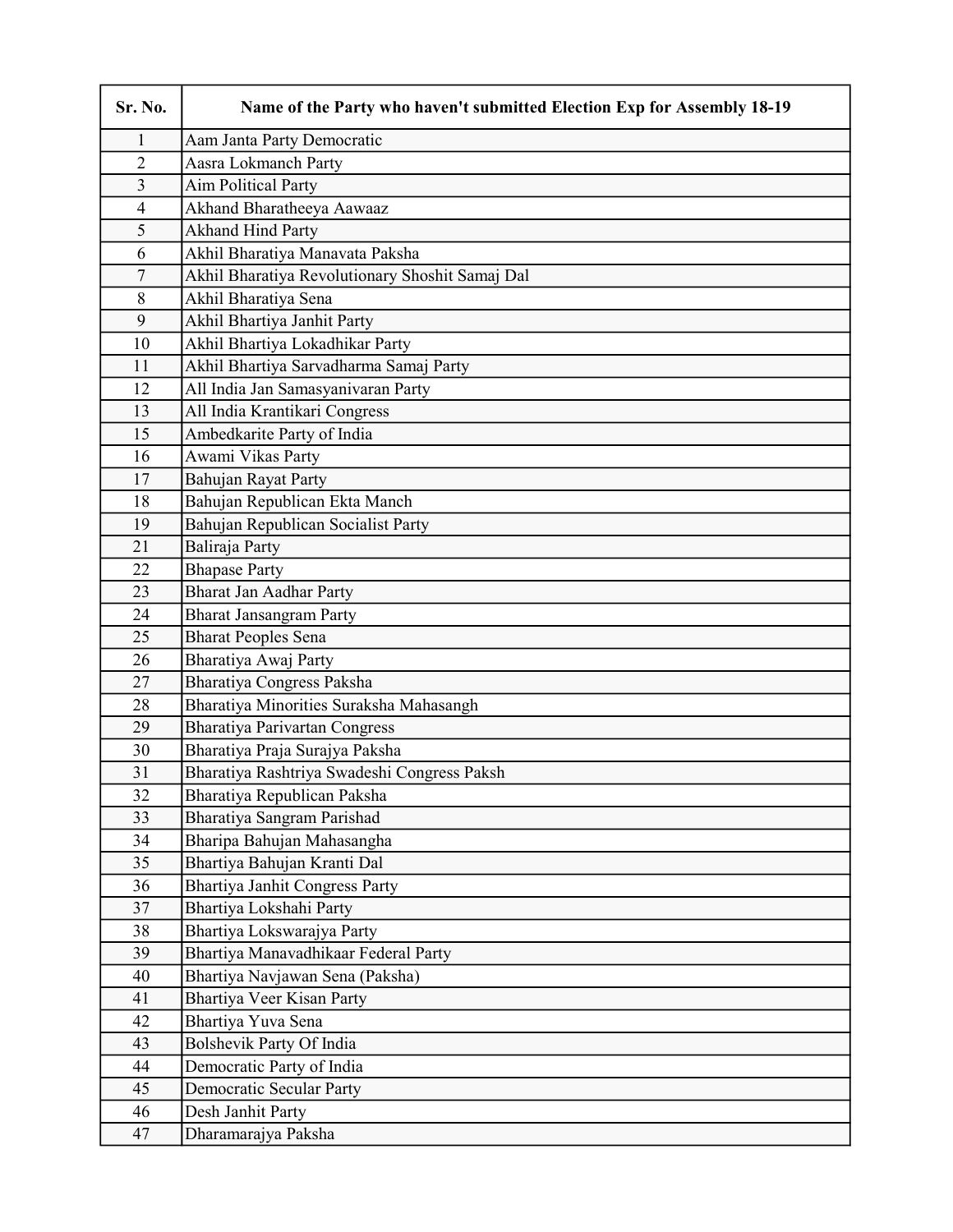| 48       | Forum For Presidential Democracy                                 |
|----------|------------------------------------------------------------------|
| 49       | Forward Democratic Labour Party                                  |
| 50       | Hamari Apni Party                                                |
| 51       | Hindu Ekta Andolan Party                                         |
| 52       | Hindustan Janta Party                                            |
| 53       | Hindustan Swaraj Congress Party                                  |
| 54       | Hindusthan Praja Paksha                                          |
| 55       | Hum Bhartiya Party                                               |
| 56       | <b>Independent Indian Congress</b>                               |
| 57       | Indian Milan Party of India                                      |
| 58       | Jai Janseva Party                                                |
| 59       | Jan Surajya Shakti                                               |
| 60       | Janhit Lokshahi Party                                            |
| 61       | Janmat Vikas Paksha                                              |
| 62       | Jantawadi Congress Party                                         |
| 63       | Kendriya Janvikas Party                                          |
| 64       | Kisan Garib Nagrik Party                                         |
| 65       | Kranti Kari Jai Hind Sena                                        |
| 66       | Krantisena Maharashtra                                           |
| 67       | Loksangram                                                       |
| 68       | Lokshasan Andolan Party                                          |
| 69       | Lokshasan Party of India                                         |
| 70       | Maharashtra Parivartan Sena (T)                                  |
| 71       | Maharashtra Vikas Aghadi                                         |
| 72       | Manav Adhikar Raksha Party                                       |
| 73       | Manav Ekta Party                                                 |
| 74       | Marathwada Janta Paksha                                          |
| 75       | Minorities Democratic Party                                      |
| 76       | <b>National Black Panther Party</b>                              |
| 77       | Nav Bharat Democratic Party                                      |
| 78       | Navbahujan Samajparivartan Party                                 |
| 79       | New Rashtriya Samaj Party                                        |
| 80       | <b>News Congress</b>                                             |
| 81<br>82 | Panthers Republican Party<br>Peasants And Workers Party of India |
| 83       | People's Union Party                                             |
| 84       | Peoples Guardian                                                 |
| 85       | Peoples Power Party                                              |
| 86       | Peoples Republican Party                                         |
| 87       | Prabuddha Bharat Prajasattak Party                               |
| 88       | Prabuddha Republican Party                                       |
| 89       | Prajasattak Bharat Paksha                                        |
| 90       | Prajasattak Samajwaadi Bharat Party                              |
| 91       | Rashtra Hith Party                                               |
| 92       | Rashtravadi Kranti Dal                                           |
| 93       | Rashtriya Aam Party                                              |
| 94       | Rashtriya Aman Sena                                              |